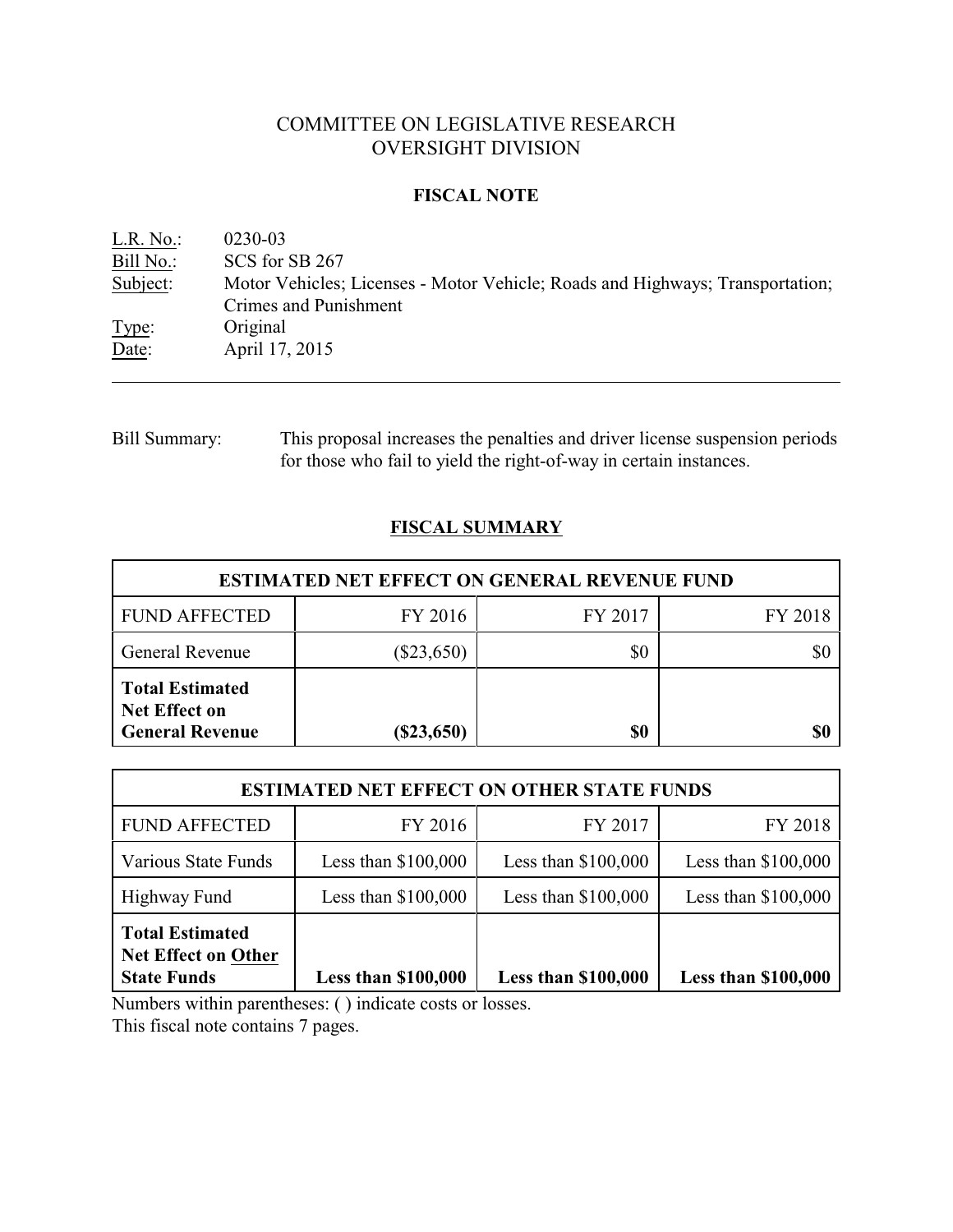L.R. No. 0230-03 Bill No. SCS for SB 267 Page 2 of 7 April 17, 2015

| <b>ESTIMATED NET EFFECT ON FEDERAL FUNDS</b>                        |         |         |         |  |  |
|---------------------------------------------------------------------|---------|---------|---------|--|--|
| <b>FUND AFFECTED</b>                                                | FY 2016 | FY 2017 | FY 2018 |  |  |
|                                                                     |         |         |         |  |  |
|                                                                     |         |         |         |  |  |
| <b>Total Estimated</b><br>Net Effect on All<br><b>Federal Funds</b> | \$0     | \$0     |         |  |  |

| <b>ESTIMATED NET EFFECT ON FULL TIME EQUIVALENT (FTE)</b>    |         |                    |  |  |  |  |
|--------------------------------------------------------------|---------|--------------------|--|--|--|--|
| <b>FUND AFFECTED</b>                                         | FY 2016 | FY 2018<br>FY 2017 |  |  |  |  |
|                                                              |         |                    |  |  |  |  |
|                                                              |         |                    |  |  |  |  |
| <b>Total Estimated</b><br><b>Net Effect on</b><br><b>FTE</b> |         |                    |  |  |  |  |

 $\Box$  Estimated Net Effect (expenditures or reduced revenues) expected to exceed \$100,000 in any Of the three fiscal years after implementation of the act.

| <b>ESTIMATED NET EFFECT ON LOCAL FUNDS</b>                                                                        |  |  |  |  |  |
|-------------------------------------------------------------------------------------------------------------------|--|--|--|--|--|
| FY 2017<br>FY 2016<br><b>FUND AFFECTED</b><br>FY 2018                                                             |  |  |  |  |  |
| <b>Less than \$100,000</b><br><b>Less than \$100,000</b><br><b>Less than \$100,000</b><br><b>Local Government</b> |  |  |  |  |  |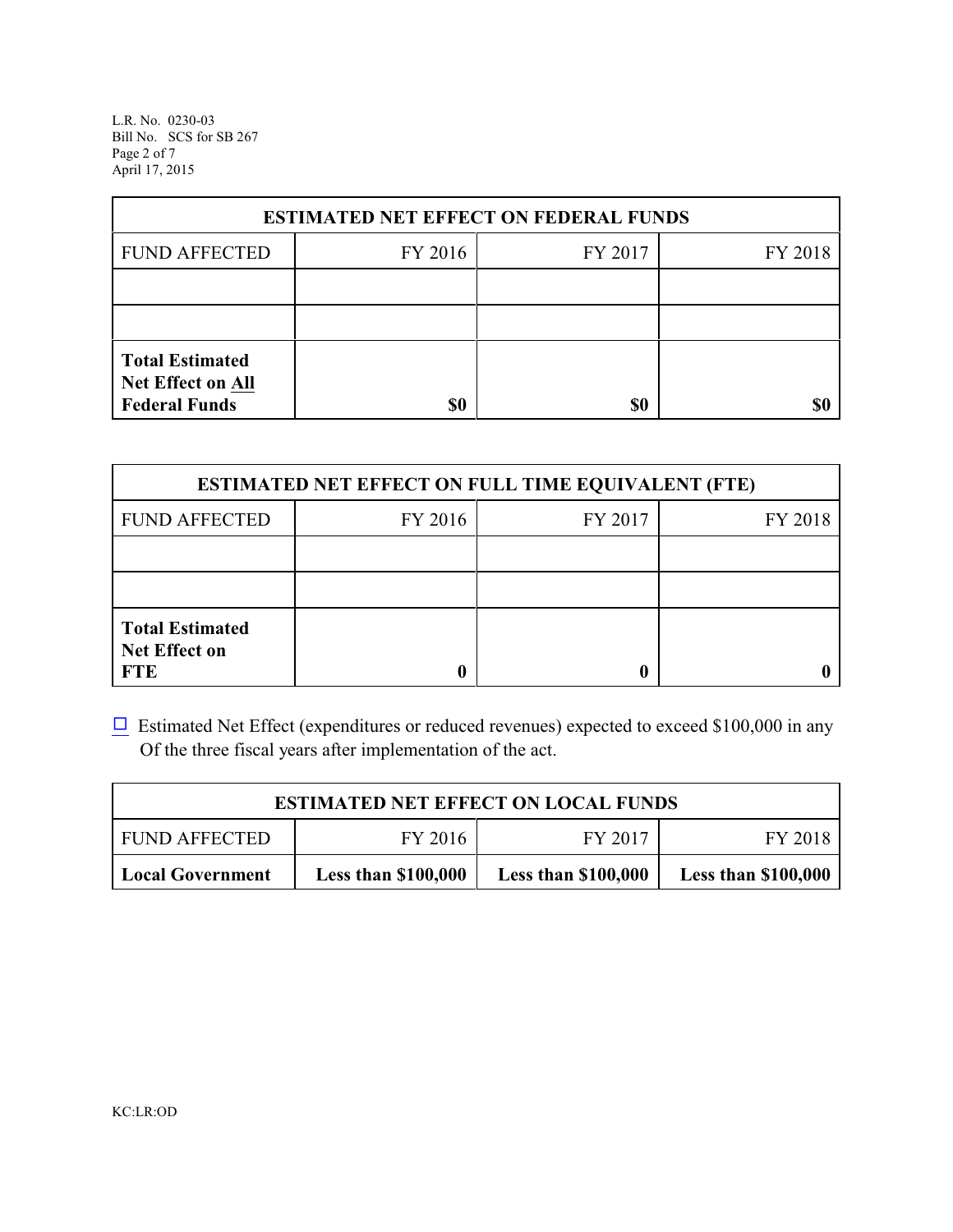L.R. No. 0230-03 Bill No. SCS for SB 267 Page 3 of 7 April 17, 2015

## **FISCAL ANALYSIS**

# ASSUMPTION

Officials from the **Department of Revenue (DOR)** assume this proposal increases the penalty for any person who pleads guilty to or is found guilty of a failure to yield the right-of-way violation in which the offender is found to have caused serious injury or has caused a fatality and requires the court to order a failure to yield the right-of-way suspension when applicable. In the event of a fatality, the proposed legislation would require the offender to complete a driver improvement program.

### *Administrative Impact*

DOR states that there are no statistics available for the Department to determine how many court ordered suspensions will be received to process. If the volume is so significant that it cannot be absorbed by existing staff, additional FTE(s) will be requested through the appropriations process.

The proposed changes will require programming and user acceptance testing of the Missouri Driver License system (MODL) for updates on the failure to yield the right-of-way suspensions when involving a fatality.

- The Driver License Bureau estimates 80 hours of user acceptance testing by one Administrative Analyst.
- •
- The Driver License Bureau estimates 80 hours of user acceptance testing by one Management Analysis Specialist II.

### FY `16

| Administrative Analyst -                         | 80 hrs @ \$25 (1 $\frac{1}{2}$ times) = \$2,000 |
|--------------------------------------------------|-------------------------------------------------|
| Management Analyst Specialist II -               | 80 hrs @ $$24 = $1,920$                         |
| Update web page - Administrative Analyst III -   | 10 hrs @ $$23 = $230$                           |
| Update forms - Management Analysis Spec I -      | 40 hrs @ $$21 = $840$                           |
| Update procedures - Management Analysis Spec I - | 40 hrs @ $$21 = $840$                           |
| OA-ITSD -                                        | 238 hrs @ $$75 = $17,820$                       |
|                                                  | Total = $$23,650$                               |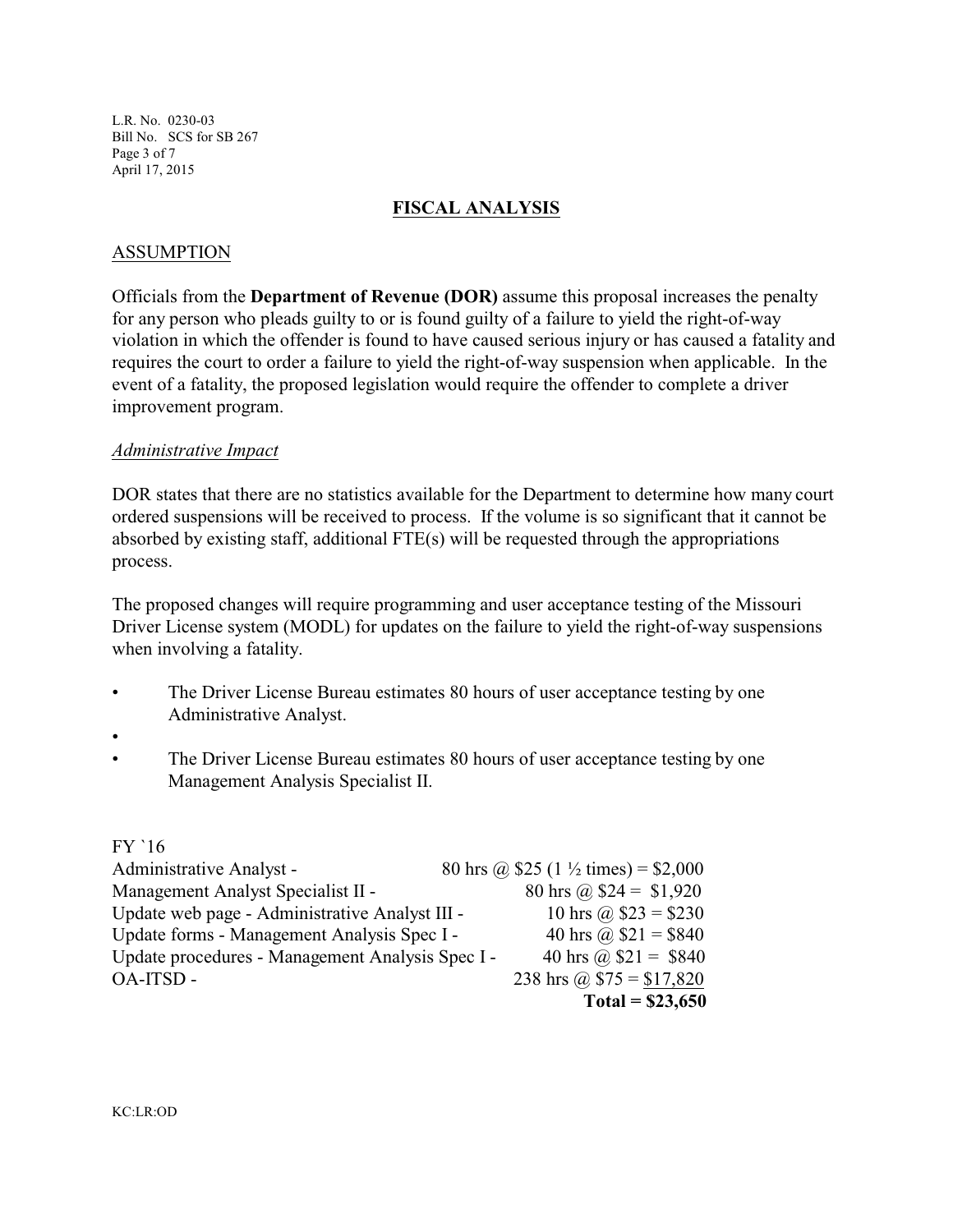L.R. No. 0230-03 Bill No. SCS for SB 267 Page 4 of 7 April 17, 2015

# ASSUMPTION (continued)

#### *Revenue Impact*

DOR states that since there are no statistics available for the Department to determine how many court ordered suspensions will be received to process, the potential impact from increased reinstatement fees are unknown.

Fees collected will be distributed 75% Highway Funds, 15% Cities, and 10% Counties.

Since it is unknown how many convictions there will be as a result of this proposal, **Oversight** will estimate an increase in revenue from the failing to yield the right-of-way fine of "Less than \$100,000" to Various State Funds. Oversight will also estimate an increase in revenue from the reinstatement fees of " Less than \$100,000" to the Highway Fund, Cities and Counties.

Oversight assumes DOR is provided with core funding to handle a certain amount of activity each year. Oversight assumes DOR could absorb some of the costs related to this proposal therefore, Oversight will show the estimated cost for programming, testing and implementation to the General Revenue in FY 2016 only.

In response to a previous version, officials from the **Office of the Secretary of State (SOS)** assumed many bills considered by the General Assembly include provisions allowing or requiring agencies to submit rules and regulations to implement the act. The SOS is provided with core funding to handle a certain amount of normal activity resulting from each year's legislative session. The fiscal impact for this fiscal note to the Secretary of State's Office for Administrative Rules is less than \$2,500. The SOS recognizes that this is a small amount and does not expect that additional funding would be required to meet these costs. However, we also recognize that many such bills may be passed by the General Assembly in a given year and that collectively the costs may be in excess of what our office can sustain with our core budget. Therefore, we reserve the right to request funding for the cost of supporting administrative rules requirements should the need arise based on a review of the finally approved bills signed by the governor.

**Oversight** assumes the SOS could absorb the costs of printing and distributing regulations related to this proposal. If multiple bills pass which require the printing and distribution of regulations at substantial costs, the SOS could request funding through the appropriation process.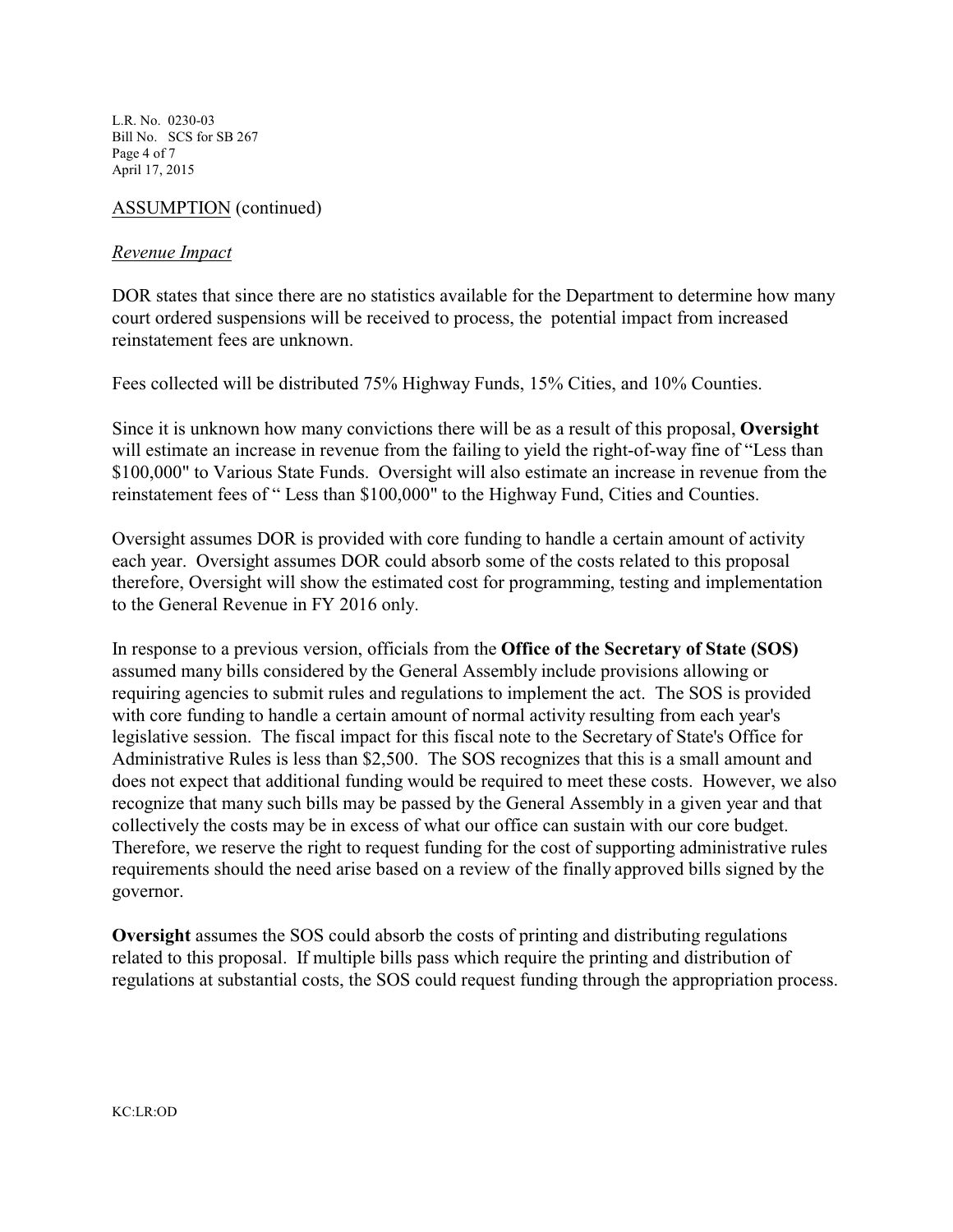L.R. No. 0230-03 Bill No. SCS for SB 267 Page 5 of 7 April 17, 2015

### ASSUMPTION (continued)

Officials from the **Department of Public Safety** - **Missouri Highway Patrol**, the **Department of Corrections**, the **Department of Elementary and Secondary Education**, the **Office of the State Courts Administrator** and the **Joint Committee on Administrative Rules** each assume the proposal will have no fiscal impact on their respective organizations.

In response to a previous version, officials from the **Department of Transportation** assumed the proposal will have no fiscal impact on their organization.

| FISCAL IMPACT - State Government                             | FY 2016<br>$(10 \text{ Mo.})$ | FY 2017                | FY 2018                       |
|--------------------------------------------------------------|-------------------------------|------------------------|-------------------------------|
| <b>GENERAL REVENUE</b>                                       |                               |                        |                               |
| Cost - DOR<br>Programming, testing and<br>implementation     | $(\$23,650)$                  | \$0                    | \$0                           |
| <b>ESTIMATED NET EFFECT TO THE</b><br><b>GENERAL REVENUE</b> | $($ \$23,650)                 | <u>\$0</u>             | <u>\$0</u>                    |
| <b>VARIOUS STATE FUNDS</b>                                   |                               |                        |                               |
| Revenue - DOR<br>failing to yield the right-of-way fine      | Less than<br>\$100,000        | Less than<br>\$100,000 | Less than<br>\$100,000        |
| <b>ESTIMATED NET EFFECT TO</b><br><b>VARIOUS STATE FUNDS</b> | Less than<br>\$100,000        | Less than<br>\$100,000 | <b>Less than</b><br>\$100,000 |
| <b>HIGHWAY FUND</b>                                          |                               |                        |                               |
| Revenue - DOR<br>Reinstatement fees (75%)                    | Less than<br>\$100,000        | Less than<br>\$100,000 | Less than<br>\$100,000        |
| <b>ESTIMATED NET EFFECT TO THE</b><br><b>HIGHWAY FUND</b>    | Less than<br>\$100,000        | Less than<br>\$100,000 | Less than<br>\$100,000        |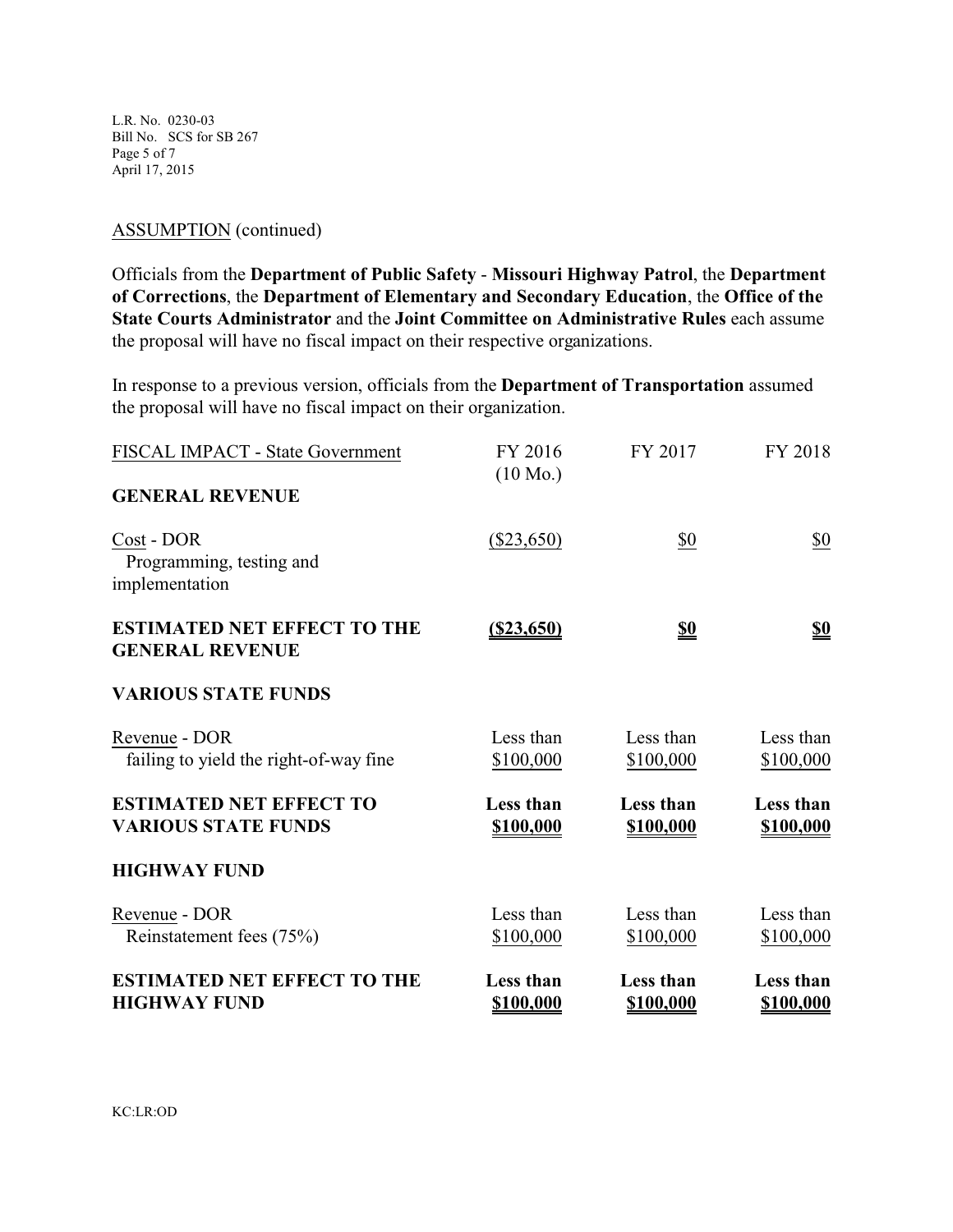L.R. No. 0230-03 Bill No. SCS for SB 267 Page 6 of 7 April 17, 2015

| <b>ESTIMATED NET EFFECT TO</b><br><b>LOCAL POLITICAL SUBDIVISIONS</b> | Less than<br>\$100,000        | Less than<br>\$100,000 | Less than<br>\$100,000 |
|-----------------------------------------------------------------------|-------------------------------|------------------------|------------------------|
| Reinstatement fees $(10\%)$                                           | \$100,000                     | \$100,000              | \$100,000              |
| Revenue - Counties                                                    | Less than                     | Less than              | Less than              |
| Reinstatement fees (15%)                                              | \$100,000                     | \$100,000              | \$100,000              |
| Revenue - Cities                                                      | Less than                     | Less than              | Less than              |
| <b>LOCAL POLITICAL SUBDIVISIONS</b>                                   |                               |                        |                        |
| FISCAL IMPACT - Local Government                                      | FY 2016<br>$(10 \text{ Mo.})$ | FY 2017                | FY 2018                |
|                                                                       |                               |                        |                        |

#### FISCAL IMPACT - Small Business

No direct fiscal impact to small businesses would be expected as a result of this proposal.

#### FISCAL DESCRIPTION

Currently, a person who causes physical injury or death to another person by failing to yield the right-of-way is subject to additional monetary penalties and driver's license suspensions. This act increases the maximum penalty for a person who causes physical injury to a person by failing to yield the right-of-way from \$200 to \$500, and requires a minimum penalty of \$250 to be assessed. In the case of serious physical injury this act increases the maximum penalty from \$500 to \$1,500, and requires a minimum penalty of \$250 to be assessed. This act increases the maximum penalty for a person who causes the death of another person by failing to yield the right-of-way from \$1,000 to \$5,000, and requires a minimum of \$1,000 to be assessed. In addition, the person who causes a fatality by failing to yield the right-of-way must successfully complete a driver-improvement program.

This legislation is not federally mandated, would not duplicate any other program and would not require additional capital improvements or rental space.